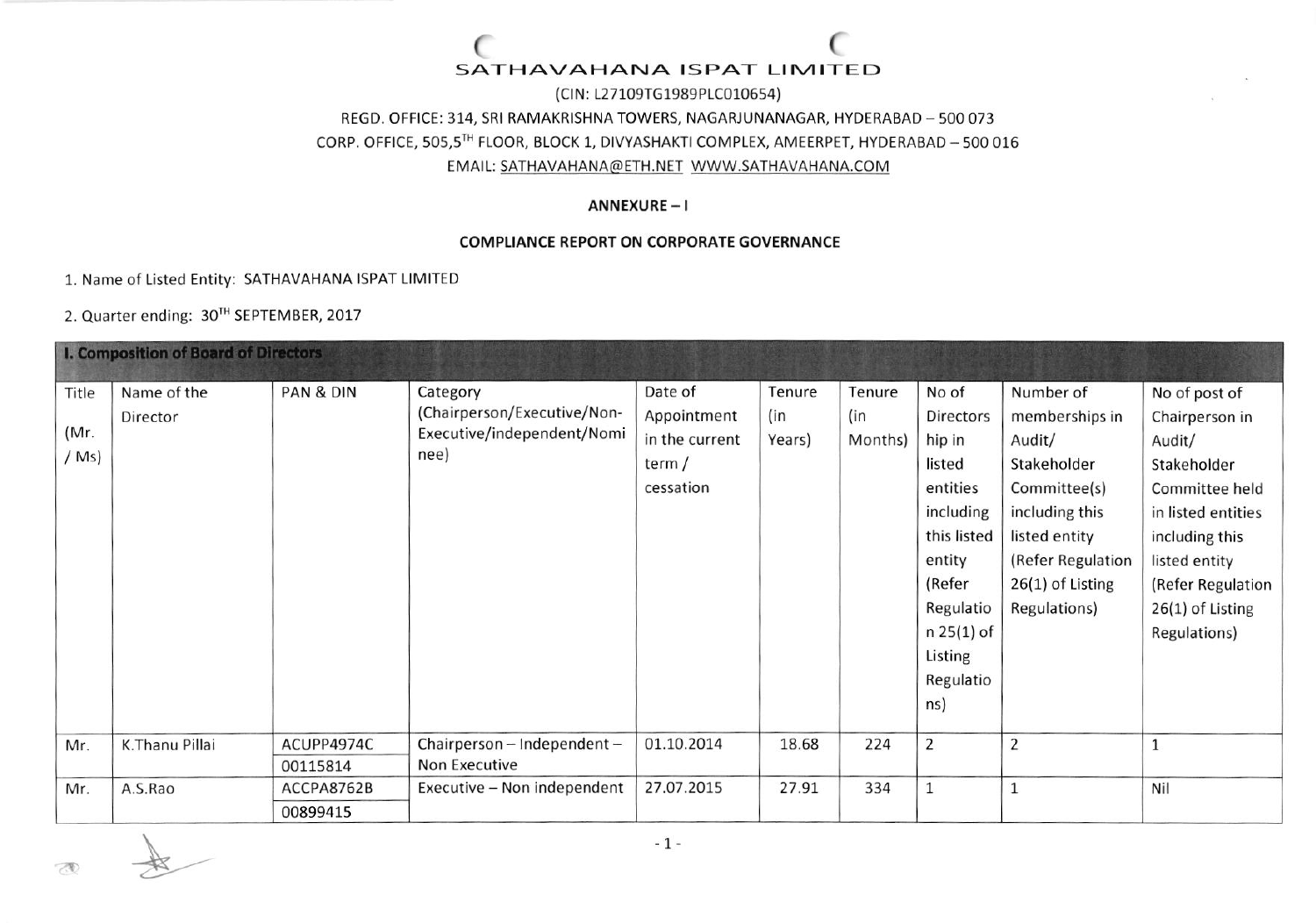# SATHAVAHANA ISPAT LIMITED

e

### REPORT ON CORPORATE GOVERNANCE

| Mr.<br>Syed Anis Hussain                    |                                       | ABAPH6022N | Non executive -Independent  | 01.10.2014 | 11.8           | 141 | $\overline{2}$                        | $\overline{2}$ | $\mathbf{1}$ |  |
|---------------------------------------------|---------------------------------------|------------|-----------------------------|------------|----------------|-----|---------------------------------------|----------------|--------------|--|
|                                             |                                       | 00115949   |                             |            |                |     |                                       |                |              |  |
| Mr.                                         | S.N.Rao                               | AEJPR8085D | Non executive -Independent  | 01.10.2014 | 18.67          | 224 | $\mathbf{1}$                          | $\mathbf{1}$   | <b>NIL</b>   |  |
|                                             |                                       | 00116021   |                             |            |                |     |                                       |                |              |  |
| Ms.                                         | Y.Prameela Rani                       | AAEPY5373J | Non executive -Independent  | 01.10.2014 | $\overline{3}$ | 36  | $\mathbf{1}$                          | $\overline{2}$ | <b>NIL</b>   |  |
|                                             |                                       | 03270909   |                             |            |                |     |                                       |                |              |  |
| Mr.                                         | M. Sreerama                           | ACEPM1514F | Non executive -Independent  | 01.10.2014 | 3              | 36  | $\mathbf{1}$                          | $\mathbf{1}$   | Nil          |  |
|                                             | Mohan Rao                             | 05113980   |                             |            |                |     |                                       |                |              |  |
| Mr.                                         | A.Naresh Kumar                        | ACCPA8761C | Executive - Non independent | 01.06.2014 | 25.42          | 305 | $\mathbf{1}$                          | $1\,$          | Nil          |  |
|                                             |                                       | 00112566   |                             |            |                |     |                                       |                |              |  |
| Mr.                                         | Shailendra Dasari                     | AGEPD0469L | Executive-independent       | 01.10.2015 | $\overline{2}$ | 24  | $\mathbf{1}$                          | Nil            | Nil          |  |
|                                             |                                       | 07263439   |                             |            |                |     |                                       |                |              |  |
|                                             | <b>II. Composition of Committees:</b> |            |                             |            |                |     |                                       |                |              |  |
| Name of Committee                           |                                       |            | Name of Committee members   |            |                |     | Category (Chairperson/Executive/Non-  |                |              |  |
|                                             |                                       |            |                             |            |                |     | Executive/independent/Nominee)        |                |              |  |
|                                             |                                       |            |                             |            |                |     |                                       |                |              |  |
|                                             | 1. Audit Committee                    |            | K.Thanu Pillai              |            |                |     | Independent -Non executive-(Chairman) |                |              |  |
|                                             |                                       |            | Syed Anis Hussain           |            |                |     | Independent - Non executive           |                |              |  |
|                                             |                                       |            | S.N.Rao                     |            |                |     | Independent - Non executive           |                |              |  |
|                                             |                                       |            | Y.Prameela Rani             |            |                |     | Independent - Non executive           |                |              |  |
|                                             |                                       |            | M. Sreerama Mohan Rao       |            |                |     | Independent - Non executive           |                |              |  |
| 2. Nomination & Remuneration Committee      |                                       |            | K.Thanu Pillai              |            |                |     | Independent -Non executive-(Chairman) |                |              |  |
|                                             |                                       |            | Syed Anis Hussain           |            |                |     | Independent -Non executive            |                |              |  |
|                                             |                                       |            | S.N.Rao                     |            |                |     | Independent -Non executive            |                |              |  |
| 3. Risk Management Committee(if applicable) |                                       |            | Not applicable              |            |                |     | Not applicable                        |                |              |  |
| 4. Stakeholders Relationship Committee'     |                                       |            | Syed Anis Hussain           |            |                |     | Independent -Non executive-(Chairman) |                |              |  |
|                                             |                                       |            | A.S.Rao                     |            |                |     | Executive - Non independent           |                |              |  |
|                                             |                                       |            | A.Naresh Kumar              |            |                |     | Executive - Non independent           |                |              |  |
|                                             |                                       |            |                             | $-2-$      |                |     |                                       |                |              |  |

 $\sim$  (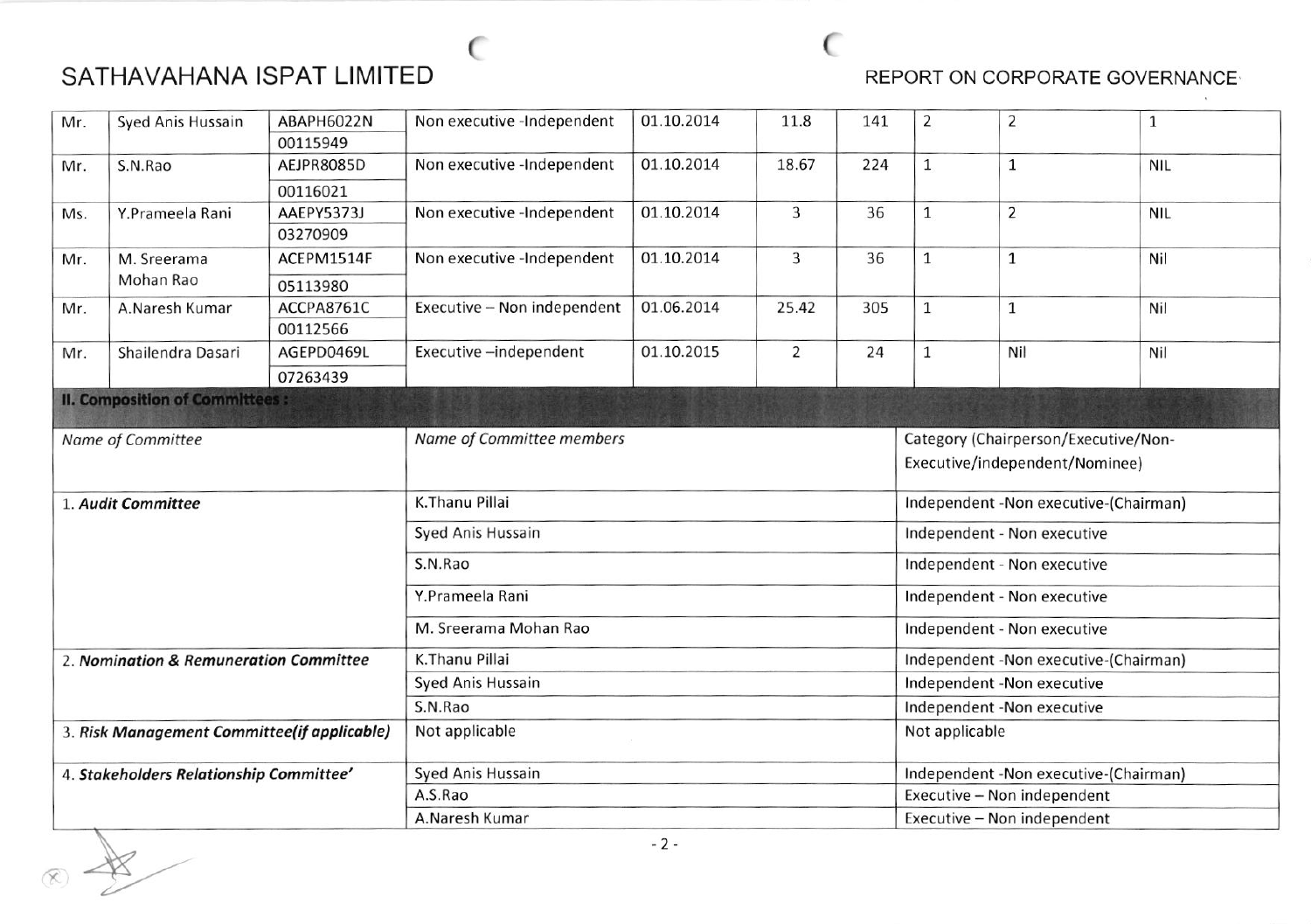# SATHAVAHANA ISPAT LIMITED **Example 20 Second 19th Automobile Prepare in Corporate Governance**

(

(

| III. Meeting of Board of Directors :                   |  |                                                     |                           |                           |                                                                |                                   |  |
|--------------------------------------------------------|--|-----------------------------------------------------|---------------------------|---------------------------|----------------------------------------------------------------|-----------------------------------|--|
| Date(s) of Meeting (if any) in the<br>previous quarter |  | Date(s) of Meeting (if any) in the relevant quarter |                           |                           | Maximum gap between any two consecutive (in<br>number of days) |                                   |  |
| 30.05.2017                                             |  | 28/08/2017                                          |                           |                           | 90                                                             |                                   |  |
|                                                        |  | 14/09/2017                                          |                           |                           | 17                                                             |                                   |  |
|                                                        |  | 29/09/2017                                          |                           |                           | 15                                                             |                                   |  |
| <b>IV. Meeting of Committees:</b>                      |  |                                                     |                           |                           |                                                                |                                   |  |
| Date(s) of meeting of the                              |  | Whether requirement of Quorum met (details)         | Date(s) of meeting of the |                           |                                                                | Maximum gap between any two       |  |
| committee in the relevant                              |  |                                                     |                           | committee in the previous |                                                                | consecutive meetings in number of |  |
| quarter                                                |  |                                                     | quarter                   |                           |                                                                | days                              |  |
| Audit Committee:                                       |  |                                                     |                           |                           |                                                                |                                   |  |
| 28/08/2017                                             |  | Yes, one member absent                              |                           | 30.05.2017                |                                                                | 90                                |  |
| 14/09/2017                                             |  | Yes, all present                                    |                           |                           |                                                                | 17                                |  |
| Nomination & Remuneration Committee:                   |  |                                                     |                           |                           |                                                                |                                   |  |
| 28.08.2017                                             |  | Yes, one member absent                              | Not applicable            |                           |                                                                | Not applicable                    |  |
| <b>Stakeholders Relationship Committee:</b>            |  |                                                     |                           |                           |                                                                |                                   |  |
| 04.07.2017                                             |  | Yes, all present                                    |                           | 03.04.2017                |                                                                |                                   |  |
| 10.07.2017                                             |  | Yes, all present                                    |                           | 10.04.2017                |                                                                |                                   |  |
| 17.07.2017                                             |  | Yes, all present                                    |                           | 17.04.2017                |                                                                |                                   |  |
| 24.07.2017                                             |  | Yes, all present                                    |                           | 24.04.2017                |                                                                |                                   |  |
| 01.08.2017                                             |  | Yes, all present                                    | 01.05.2017                |                           |                                                                |                                   |  |
| 07.08.2017                                             |  | Yes, all present                                    |                           | 08.05.2017                |                                                                |                                   |  |

 $\overline{a}$